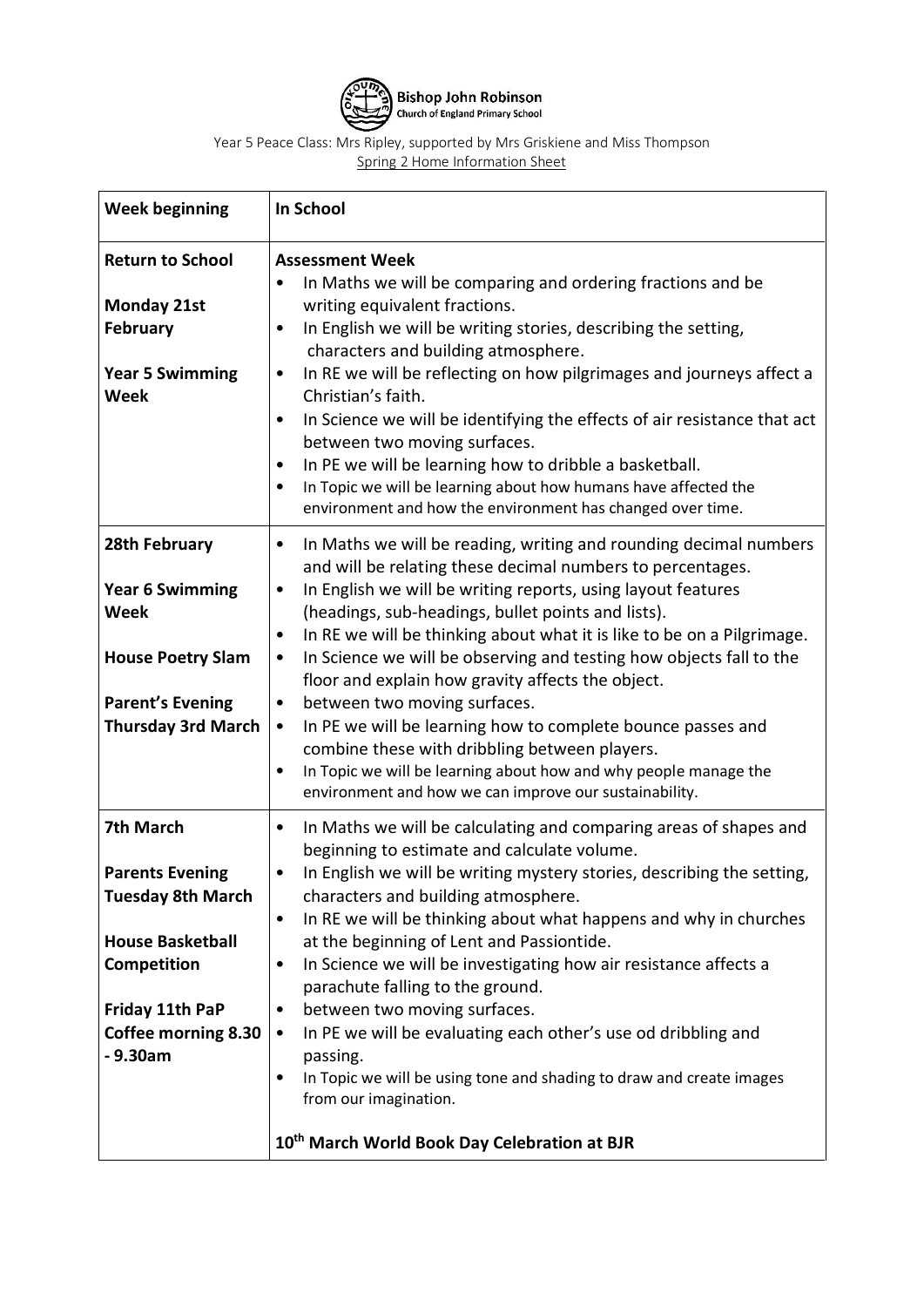| 14th March<br><b>House Mini</b><br><b>Marathon</b><br><b>Friday 18th March</b><br>9.15-11.15am                                                                                                                                                            | Hope Class Collective Worship Friday 18th March 2.30pm<br>In Maths we will be identifying acute, obtuse and reflex angles and<br>will be drawing and measuring angles using a protractor.<br>In English we will be writing mystery stories, describing the setting,<br>$\bullet$<br>characters and building atmosphere.<br>In RE we will be thinking about what happens and why in churches<br>$\bullet$<br>during Holy Week.<br>In Science we will be identifying the effects of air friction that act<br>$\bullet$<br>between two moving surfaces.<br>between two moving surfaces.<br>$\bullet$<br>In PE we will be practicing and refining our shooting skills.<br>In Topic we will be using careful and precise measurements to join<br>$\bullet$<br>recycled materials to make items of clothing.                                            |
|-----------------------------------------------------------------------------------------------------------------------------------------------------------------------------------------------------------------------------------------------------------|---------------------------------------------------------------------------------------------------------------------------------------------------------------------------------------------------------------------------------------------------------------------------------------------------------------------------------------------------------------------------------------------------------------------------------------------------------------------------------------------------------------------------------------------------------------------------------------------------------------------------------------------------------------------------------------------------------------------------------------------------------------------------------------------------------------------------------------------------|
| 21st March<br><b>Governors' Meeting</b><br><b>Tues 22nd March</b>                                                                                                                                                                                         | In Maths we will be using facts about angles to calculate unknown<br>٠<br>angles (angles around a point = $360^{\circ}$ , angles on a straight line =<br>180 $^{\circ}$ , right angles = 90 $^{\circ}$ ).<br>In English we will be writing instructions, using layout features<br>٠<br>(headings, sub-headings, bullet points and lists).<br>In RE we will be thinking about what happens and why in churches<br>$\bullet$<br>on Holy Saturday and Easter day.<br>In Science we will be investigating the effects of friction that act<br>$\bullet$<br>between two moving surfaces.<br>between two moving surfaces.<br>$\bullet$<br>In PE we will be combining our newly acquired skills and using them<br>٠<br>within mini games of basketball.<br>In Topic we will be using different methods of combining ingredients to<br>make Easter nests. |
| 28th March<br><b>House Music</b><br><b>Competition 29th</b><br>March 1.30pm -<br>3.00pm<br><b>House Palm Parade</b><br><b>Story Writing</b><br>Competition -<br>deadline<br>1st April, 12.00pm<br><b>Easter Service St</b><br>Paul's<br>1st April, 9.30am | SCHOOL CLOSES Friday April 1st, 2022 1.45pm<br>RETURN TO SCHOOL: 8:40am Tuesday 19th April, 2022.<br>In Maths we will be using graphs to solve problems including sum<br>٠<br>(addition) and difference (subtraction).<br>In English we will be writing explanations, using layout features<br>$\bullet$<br>(headings, sub-headings, bullet points and lists).<br>In RE we will be reflecting on what Easter means to a Christian.<br>$\bullet$<br>In Science we will be investing the effects of air resistance that act<br>٠<br>between two moving surfaces.<br>In PE we will be combining our newly acquired skills and using them<br>٠<br>within mini games of basketball.<br>In Topic we will be using tone, line, shading and collage to make an Easter<br>$\bullet$<br>picture.                                                            |
|                                                                                                                                                                                                                                                           |                                                                                                                                                                                                                                                                                                                                                                                                                                                                                                                                                                                                                                                                                                                                                                                                                                                   |